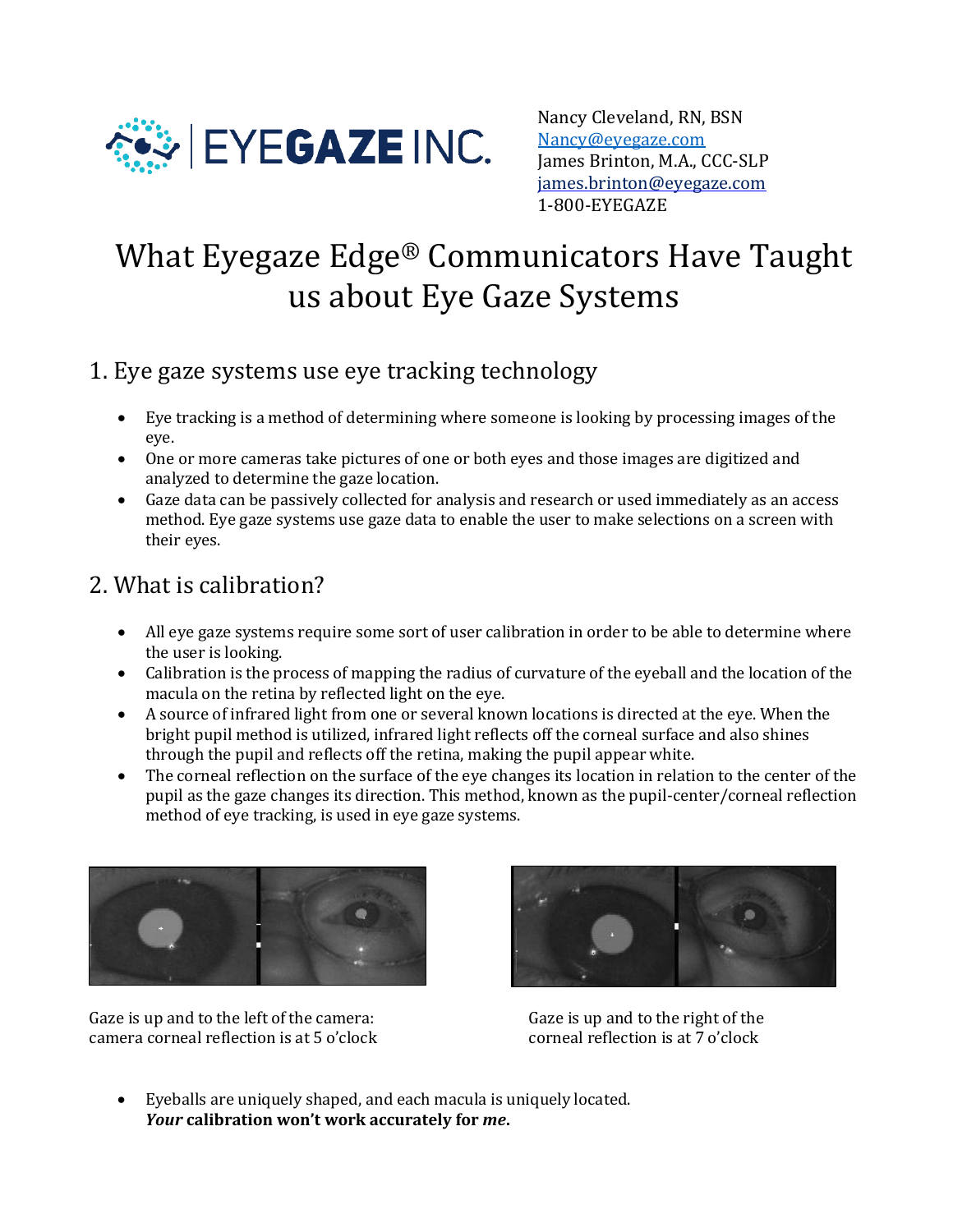# 3. Operating an Eye Gaze system

- **Run it yourself!** If you are recommending an eye gaze system or working with a client using their eye gaze system you owe it to them to try it yourself! Ideally you should operate it for 30 minutes to an hour in order to give the system a fair test. You'll want to pay attention to how accurately it responds to your gaze location, how comfortable it is, and how flexible itis.
- Running a system with your eyes is both easy and difficult. You're using your eyes as both an input device and an output device.
- New users often experience the Midas touch: everything you look at turns to gold (causes an action.)
- Eyegaze operation becomes easier when the user has developed muscle memory in their eye muscles so he doesn't have to think about where to direct their gaze to make the correct selection. It's similar to the process of learning how to touch type.

#### 4. What have we learned from eye gaze users?

- **Avoid fatigue!** Running an eye gaze system does not cause eye muscle fatigue. Ocular muscles, like the heart muscle, are not capable of fatiguing. They work 24 hours a day. A well-designed eye gaze communication system should be comfortable to use all day.
- **Keep the screen low!** Eye*lid* muscles *do* fatigue, particularly if the user has to direct their gaze upward because their eye gaze screen is position too high. The top of the screen should normally be at eye level or lower.



Example of low screen positioning

**Turn down the light!** Light sensitivity is real, and it can impact eye gaze use. The amount of pigment present on the choroidal surface behind the retina determines light sensitivity.

- Some people cannot tolerate the amount infrared light emitted by some eye trackers. Avoid bright or white screens to limit eye strain. Use a non-glare screen. Pay attention to sources of light in the room that may be shining on the user's eyes.
- Some eye gaze systems use very little infrared light and are often more comfortable touse.
- Research indicates that photoreceptors in the eye are especially sensitive to blue light waves, which have been shown to interfere with sleep. Blue light exposure increased with the introduction of flat screen technology, and it is now common for tablets and phones to have a "night mode" setting where this can be filtered out. Eyegaze Edge® systems have software installed to continuously filter out blue light waves.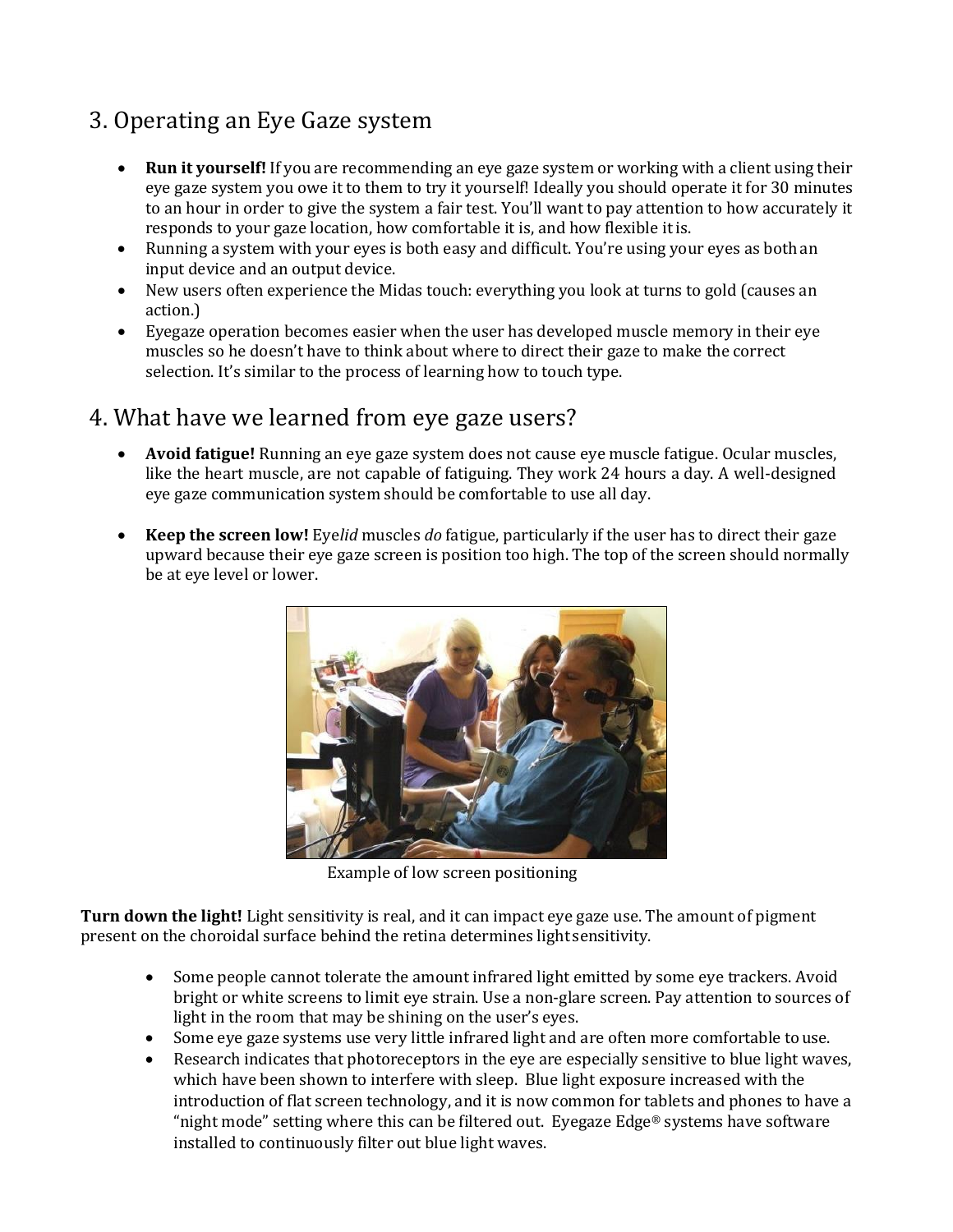|            |              |                                 |                |                |                                                |              |                |              |                                          | ۰<br>Q            |            |
|------------|--------------|---------------------------------|----------------|----------------|------------------------------------------------|--------------|----------------|--------------|------------------------------------------|-------------------|------------|
|            |              |                                 |                |                |                                                |              |                |              |                                          |                   |            |
|            |              | $\mathsf{ESC}$ <- $\rightarrow$ |                |                | $\sqrt{1 + \sqrt{1 + \text{Hom}}}$ End PgU PgD |              |                |              | $\frac{1}{2} \left( \frac{1}{2} \right)$ | $\equiv$          | <b>OUT</b> |
| J.         | 1            | $\overline{2}$                  | $\overline{3}$ | $\overline{4}$ | 5.                                             | 6            | $\overline{7}$ | 8            | 9                                        | $\mathbf 0$       | <b>DEL</b> |
| <b>TAB</b> | $\mathbf{q}$ | W                               | $\mathbf{e}$   | $\mathbf{r}$   | $\mathbf t$                                    | <b>y</b>     | ū              | $\mathbf{I}$ | $\mathbf{o}$                             | p                 | <b>ENT</b> |
| <b>CMD</b> | a            | $\mathsf{s}$                    | d              | $\mathsf f$    | $\mathbf{q}$                                   | $\mathsf{h}$ | j              | k            | T                                        | ÷,                | <b>SHF</b> |
| <b>SHF</b> | z            | $\boldsymbol{\mathsf{x}}$       | $\mathbf{C}$   | $\mathbf v$    | b                                              | $\mathsf{n}$ | m              | $\mathbf{r}$ | ¥                                        |                   |            |
| SL.        |              | CTL ALT SPK                     |                | <b>SPACE</b>   |                                                |              |                |              |                                          | AltGr PSE <- BACK |            |

Example of a low-light communication keyboard

## 5. What is mydriasis and why should you care?

• **Mydriasis**, an abnormal dilation of the pupil, is a common side effect common side effect of baclofen. The pupils may be unable to constrict normally when the user is looking at a bright screen or a highly illuminated eye gaze system.



This boy's right pupil has mydriasis & is unable to constrict when exposed to bright light. His left pupil is constricting normally to protect the eye as it is exposed to the flash of a camera taking the photo.

# 6. What is Ptosis of the eyelid?

- **Ptosis (drooping) of the eyelid** interferes with many eye gaze systems if they require a fully visible pupil in order to locate the pupil center. When the eyelid blocks part of the pupil *most* eye gaze systems are unable to find the pupil center. Eye tracking degrades or doesn't work at all.
- The Eyegaze Edge® is able to accurately track the eye as long as over 50% of the pupil is visible. The image above shows enough pupil for an Eyegaze Edge® to track the individual's gaze.

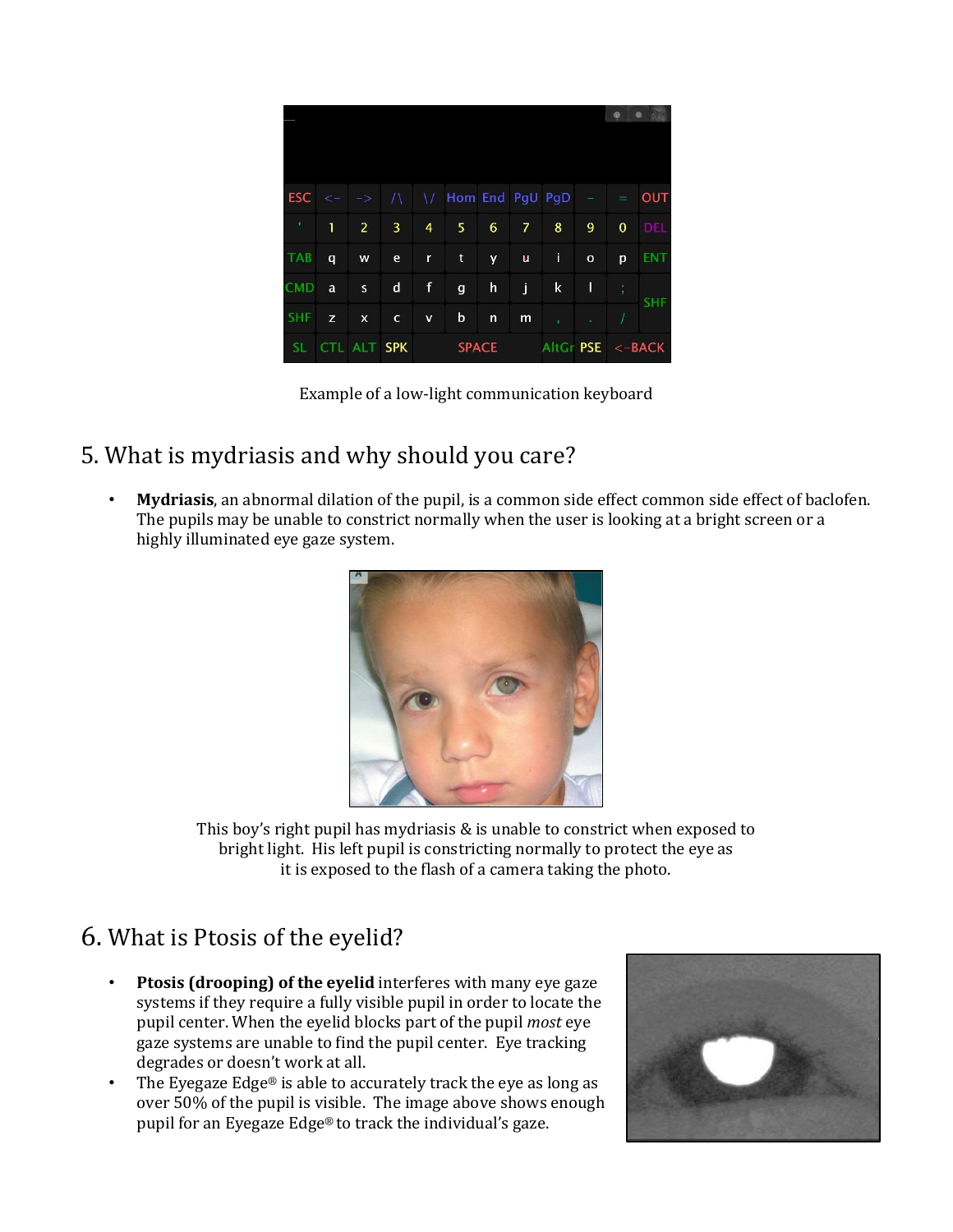# 7. What about dry eyes?

• **Dry eyes** may affect the ability of eye gaze systems to predict a user's gaze point accurately, since the corneal reflection degrades when the eye surface is dry. Blinking bathes the corneal surface with tears, and blink rates are slowed in people who are elderly, and often those with brainstem strokes or injuries or ALS. Artificial teardrops typically alleviate the problem if they are used routinely.

#### 8. Position shouldn't matter!

- Users should be able to operate their eye gaze system any way that's comfortable for them. A communication device is the person's voice, and they need access to it to communicate all day, in any position. A well-designed eye gaze system, including the Eyegaze Edge®, will track the communicator's eyes accurately no matter their position: sitting, reclining, even side-lying.
- **No need to turn an Eyegaze screen sideways!** Our brains are wired to expect everything to be on the same visual plane. It'd be like turning your television on its side because you're lying on the couch. Asking the communicator's preference is important in these cases.



Not ideal (in many cases) YES!



#### 9. Eye gaze systems may not work well with extremely small pupils.



The retinal reflection may not be sufficiently bright enough to make the pupil edge stand out. This image from the Eyegaze Edge® allows our staff to collect data and make adjustments when possible, allowing for successful eye tracking access.

- Strategies to increase pupil size include using screens that are not overly bright, and decreasing room lighting to facilitate some pupil dilation.
- Some systems, including the Eyegaze Edge®, have software accommodations for pupils that are abnormally small or large.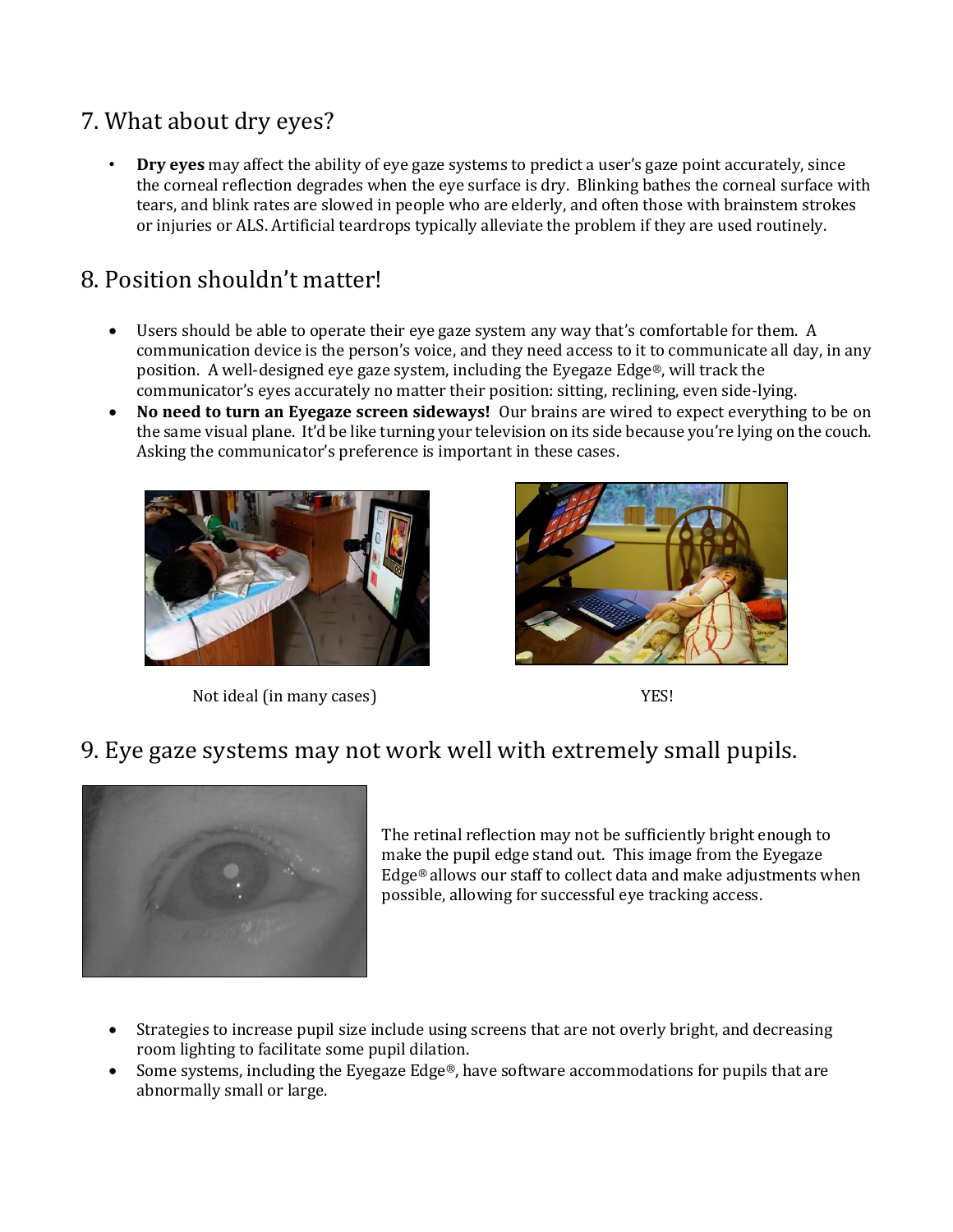# 10. Nystagmus (rapid involuntary movement of the eyes) can affect eye tracking accuracy.

- If the "bounce rate" of the nystagmus is less than 3 times per second some eye gaze systems can work accurately. (The Eyegaze Edge® has a special calibration that works well with most nystagmus.)
- Once calibrated, the gaze duration (dwell time) of the eye tracker typically must be set to about .33 seconds in order to capture fixations between bounces.
- While the speed of .33 seconds is quite manageable for a seasoned communicator with typical eye control, it can be somewhat overwhelming for a new eye gaze communicator. With practice most communicators become adept at typing at that rate, but need to be instructed that it will take time to adjust.

## 11. Strabismus can also affect eye tracking.

- Strabismus is a disorder of the eye in which the 2 eyes never converge to look at the same location. The brain will normally cancel the second image (from the non-dominate eye) so the affected person only sees one image.
- If the brain doesn't cancel one image the user will have diplopia (double vision.)
- A user with *alternating* strabismus (the eyes alternate focus) faces an additional challenge. Commonly the left eye will look at the screen on the left side, and the right eye will look at the screen when the selection is on the right side. In this case, the eye tracker doesn't know which eye to follow.



- Tracking one eye and using a nasal-side eye patch to block the other eye can often help users with strabismus.
- Be sure you *never cover the entire eye* just cover enough to prevent that eye from seeing the screen. A partial eye patch placed next to the nose will allow the user to have a full field of view.
- A user with diplopia (double vision) may also benefit from a nasal-side eye patch.

#### 12. How do you pre-screen someone for potential eye gaze use?

- The ability to follow a moving target, e.g. your finger, is called *visual pursuit*.
- Visual pursuit is *not* an indication of volitional eye control, which is a requirement of eye gaze use. A person can have perfect eye control to follow a moving target, but have no ability to independently move their eyes to the location of their choosing.